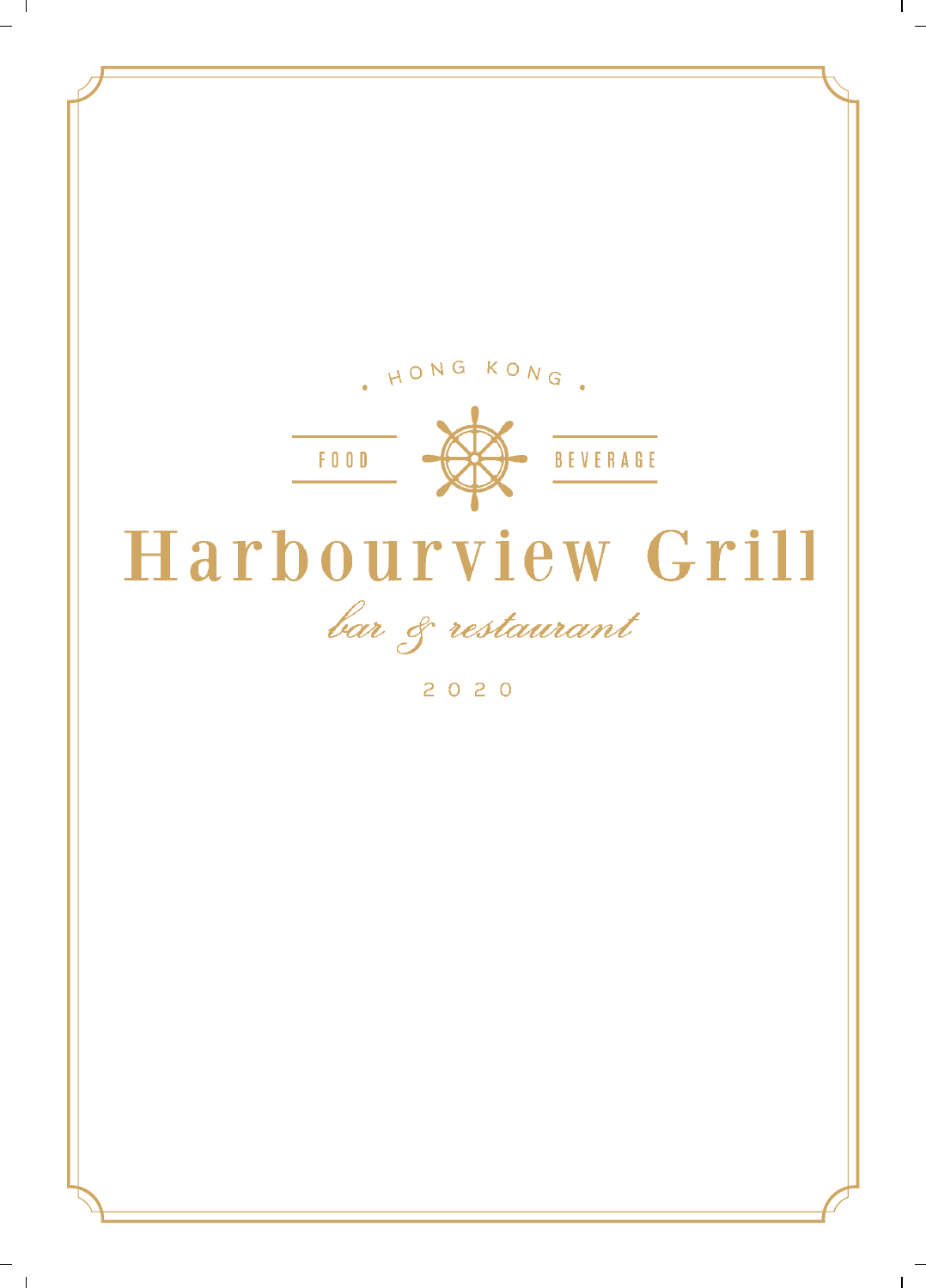| Starters 前菜                                                                                                           |     |  |
|-----------------------------------------------------------------------------------------------------------------------|-----|--|
| <b>COLD CUTS 歐陸式冷盤</b><br>Selection of cold cuts, pork gillette, olives, pickle with garlic bread                     | 188 |  |
| BLUE MUSSELS IN CREAM SAUCE 招牌忌廉青口<br>NZ blue mussels served with homemade cream sauce                                | 168 |  |
| MEXICAN NACHOS 墨西哥芝士薄脆<br>tortilla chips with jalapenos, salsa, guacamole and sour cream<br>add chicken or beef (+20) | 148 |  |
| NZ MUSSELS 新西蘭青口<br>sautéed NZ mussels in garlic wine sauce                                                           | 138 |  |
| TUNA CHUNKS W/MANGO SALSA 吞拿魚金塊配芒果辣醬<br>Sesame tuna chunks served with mango salsa and olives                         | 138 |  |
| CALAMARI 香炸魷魚圈<br>lightly crumbed calamari rings with thousand island sauce and lemon wedges                          | 128 |  |
| ITALIAN MEATBALL 串燒羊肉卷<br>Homemade Italian Meatball served with tomato sauce                                          | 118 |  |
| QUESADILLAS 墨西哥雞肉夾餅<br>mildly spiced chicken and cheese stuffed tortilla<br>served with salsa and sour cream          | 108 |  |
| CHICKEN WINGS 秘製香辣雞翼<br>crumbed and served with spicy dipping sauce                                                   | 108 |  |
| POTATO SKINS 脆炸焗薯皮<br>filled with guacamole, salsa, and topped with grilled cheese                                    | 88  |  |
| BRUSCHETTA 蒜香蕃茄麵包<br>crusty oven baked loaf with garlic tomato and parmesan                                           | 78  |  |
| FRIES 經典薯條<br>french fries / sweet potato / potato wedges / mixed/ cheesy fries (+20)                                 | 78  |  |
| GARLIC BREAD 蒜香包<br>crusty oven baked loaf with garlic olive oil and herbs                                            | 78  |  |
| SOUP OF THE DAY 是日餐湯<br>chef's selection freshly prepared                                                             | 68  |  |
| Vegetarian<br>Signature                                                                                               |     |  |
| Prices are subject to 10% service charge                                                                              |     |  |

 $^{-}$  ,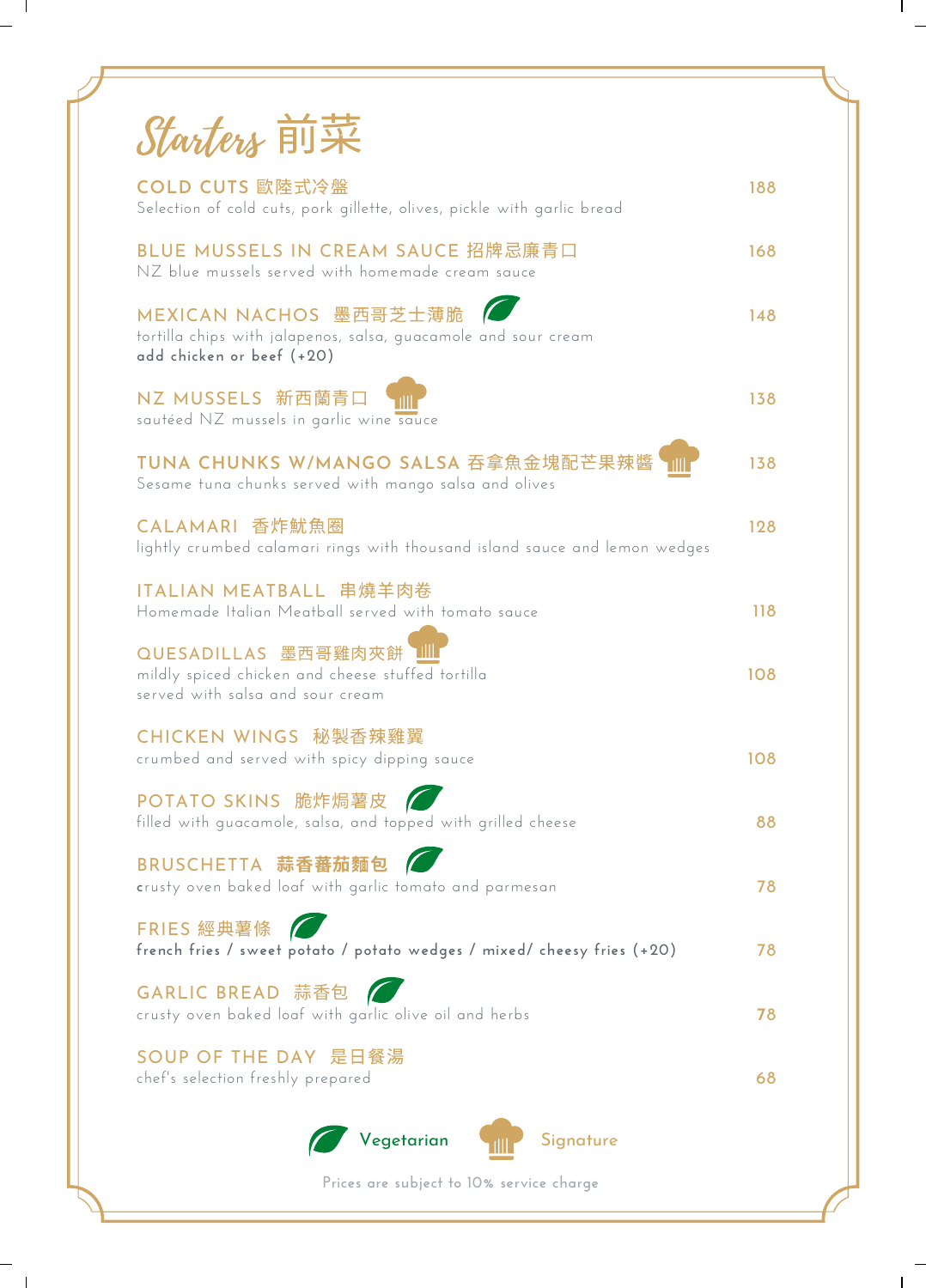| Salads 沙律                                                                                                                                     |     |
|-----------------------------------------------------------------------------------------------------------------------------------------------|-----|
| COB CHICKEN SALAD 招牌沙律<br>fresh garden salad mixed with chicken, bacon, egg with avocado<br>and crouton with ranch dressing                   | 148 |
| CHICKEN AVOCADO SALAD 雞肉牛油果沙律<br>fresh garden salad with chicken and avocado with vinaigrette dressing                                        | 148 |
| PRAWN MANGO SALAD 香芒大蝦沙律<br>fresh garden salad with prawn and mango with honey vinegar dressing                                               | 148 |
| SESAME TUNA SALAD 英式吞拿魚沙律<br>fresh garden salad with sesame tuna chunks in sashimi dressing                                                   | 148 |
| PROTEIN SALAD 豐富蛋白沙律<br>kale mix salad, grilled eggplant, cherry tomato, cucumber, avocado<br>and pomegranate with balsamic vinaigrette       | 148 |
| CAESAR SALAD 凱撒沙律<br>crunchy romaine lettuce with bacon, croutons and caesar dressing, sprinkled cheese<br>add chicken or smoked salmon (+20) | 118 |
| GREEK SALAD 希臘沙律<br>fresh garden salad with feta and black olives with house vinaigrette dressing<br>add chicken or smoked salmon (+20)       | 118 |
| INSALATE CAPRESE SALAD 水牛芝士番茄沙律<br>buffalo mozzarella cheese, rocket, tomato, parmesan cheese & balsamic reduction                            | 108 |

 $\mathbf{I}$ 

 $\mathbf{I}$ 

 $\overline{\phantom{a}}$  1

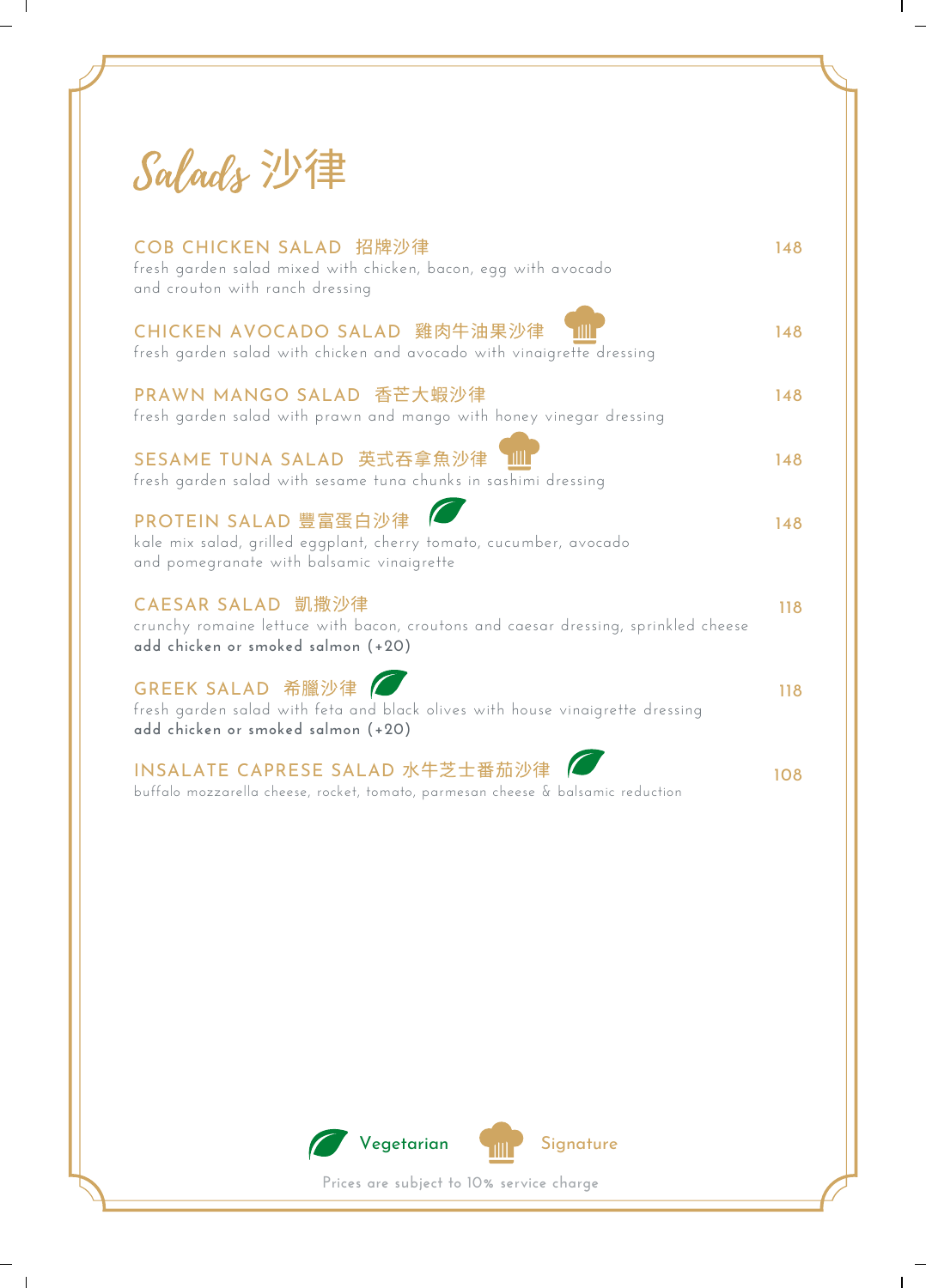| Chef's Selection 招牌推介                                                                                                                             |           |
|---------------------------------------------------------------------------------------------------------------------------------------------------|-----------|
| USDA PRIME RIB EYE 12oz 美國肉眼扒12安士<br>served with salad and fries with a choice of pepper or mushroom sauce                                        | 448       |
| NZ GRAIN-FED BEEF TENDERLOIN 10oz 濃汁牛柳10安士<br>served with salad and fries with a choice of pepper or mushroom sauce                               | 328       |
| NZ GRAIN-FED RIB EYE STEAK 12oz 肉眼扒12安士<br>served with salad and fries with a choice of pepper or mushroom sauce                                  | 288       |
| LAMB RACK 澳洲烤羊扒<br>served with roasted vegetables, and fresh mint sauce                                                                           | 288       |
| NZ GRAIN-FED STRIPLOIN STEAK 10oz 西冷扒10安士<br>served with salad and fries with a choice of pepper or mushroom sauce                                | 258       |
| NORWEGIAN SALMON STEAK 挪威三文魚扒<br>served with mashed potatoes, roasted vegetables, and creamy mustard sauce                                        | 188       |
| CHICKEN PARMIGIANA 烤炸雞胸肉芝士蕃茄醬<br>Crumbed chicken fillet topped with tomato sauce and grilled mozzarella                                           | 198       |
| CHICKEN FAJITAS 惹味烤雞(或牛肉)軟薄餅卷<br>served with sautéed onion and peppers along with soft tortilla wraps<br>change to beef / prawn / vegetable (+30) | 188       |
| PORK BELLY 惹味燒三層肉<br>served with roasted vegetables                                                                                               | 198       |
| US BABY BACK RIBS 炭燒豬肋骨<br>tender rib rack with our special bbq sauce served with fries                                                           | 178   308 |
| FISH & CHIPS 英式炸魚薯條<br>served with fries and tartar sauce                                                                                         | 178       |

 $\sim$  1

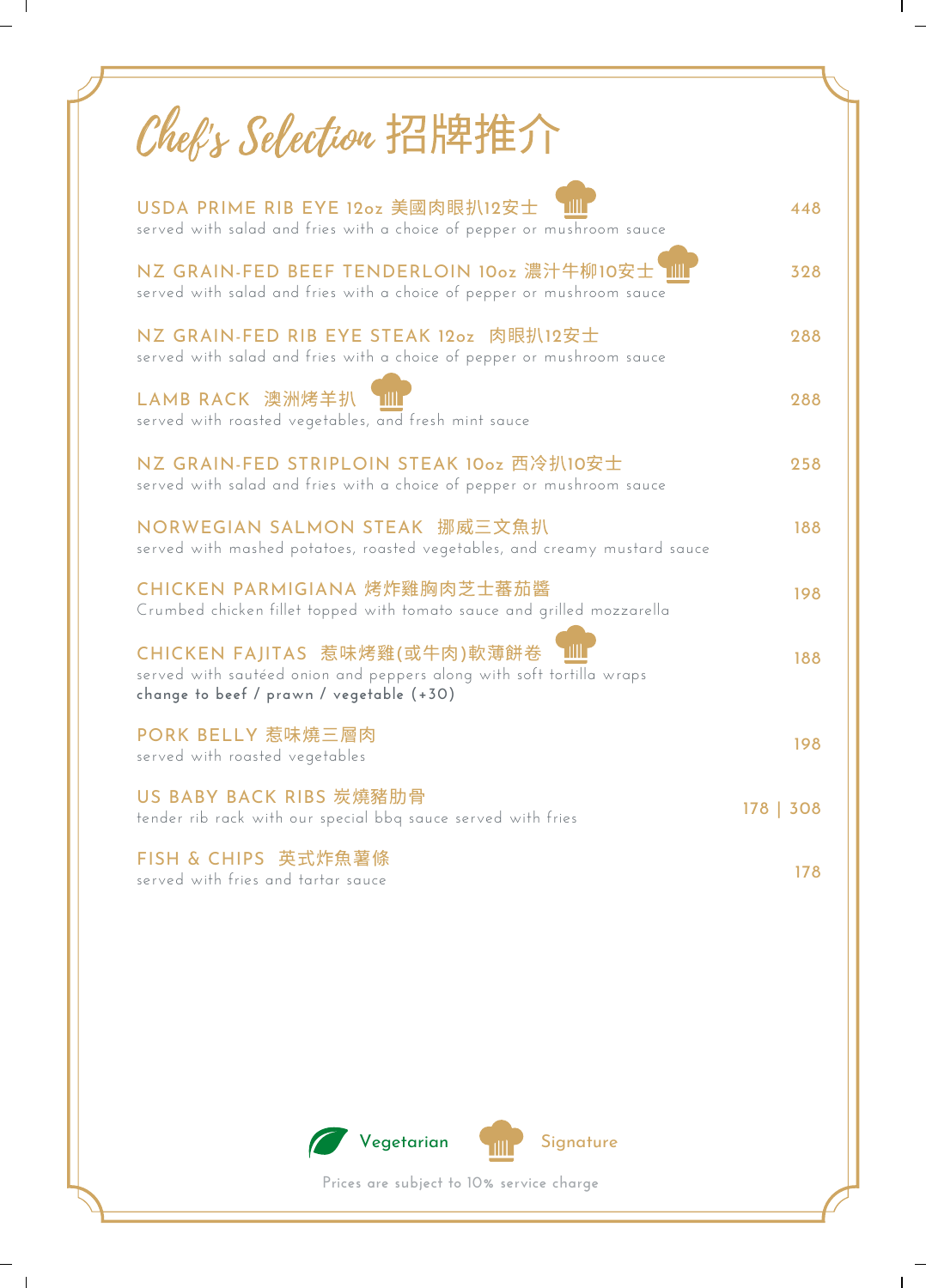| Burgers 漢堡                                                                                                      |     |
|-----------------------------------------------------------------------------------------------------------------|-----|
| ULTIMATE BEEF BURGER 炭燒牛肉漢堡<br>Prime beef with fresh salad, grilled cheese, bacon and egg                       | 188 |
| NZ LAMB BURGER 新西蘭羊肉漢堡<br>NZ Lamb with fresh salad, grilled cheese and mint mayo                                | 188 |
| IMPOSSIBLE BURGER 植物肉漢堡<br>Plant based meat with fresh salad and grilled cheese                                 | 188 |
| GRILLED CHICKEN BURGER 特色烤雞漢堡<br>Chicken and Bacon with Avocado                                                 | 168 |
| FISH FILLET BURGER 魚柳漢堡<br>Beer Battered crispy Fish, Garden Salad, tartar sauce                                | 168 |
| PORTOBELLO MUSHROOM & HALLOUMI CHEESE<br>大啡菇哈羅米芝士<br>Grilled Portobello Mushroom, Halloumi cheese, garden salad | 168 |
| Wraps 手卷                                                                                                        |     |
| BBQ CHICKEN AVOCADO WRAP 烤雞牛油果手卷<br>grilled chicken, avocado with bbq sauce                                     | 168 |
| GRILLED LAMB WRAP 小烤羊手卷<br>grilled lamb fillet with fresh mint sauce                                            | 168 |
| FISH WRAP 美式炸魚手卷<br>fish finger with tartar sauce                                                               | 168 |

 $\sim$  1

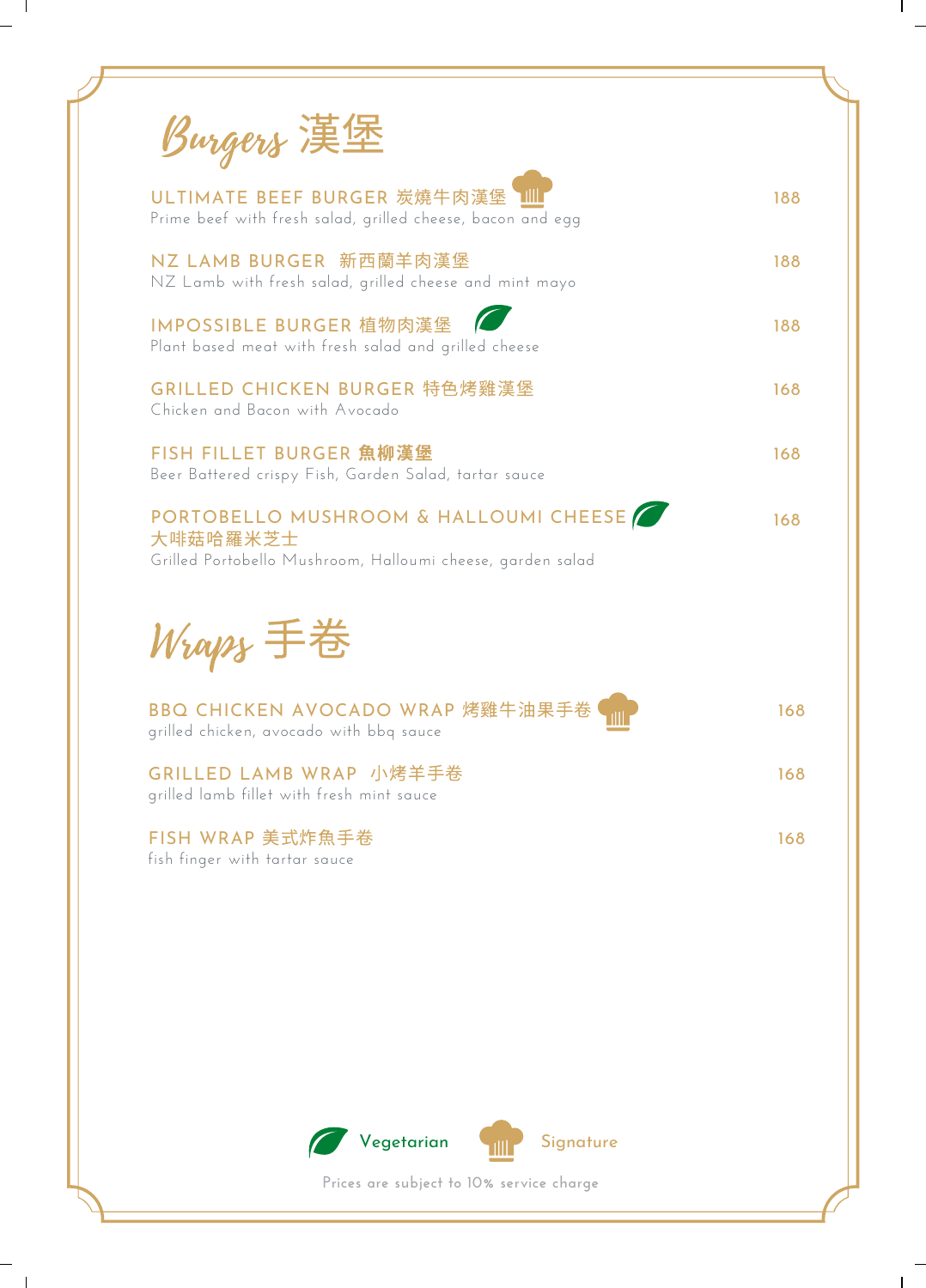| Pasta 意粉 |
|----------|
|----------|

 $\sim$  1

| LOBSTER SHRIMP RISOTTO 龍蝦及大蝦意大利飯<br>lobster and shrimp tossed in light tomato sauce served with parmesan cheese | 168 |
|-----------------------------------------------------------------------------------------------------------------|-----|
| IMPOSSIBLE LASAGNA 植物肉醬千層麵<br>classic Italian Lasagna made with impossible meat                                 | 158 |
| PRAWN AL FUNGI 香濃芝士大蝦意粉<br>rich creamy cheese spaghetti with prawn and truffle oil                              | 158 |
| SEAFOOD RISOTTO 香草蕃茄海鮮意大利飯<br>freshly cooked seafood in light tomato sauce with herbs                           | 158 |
| CRAB LINGUINE 蟹肉扁意粉<br>crab, garlic, chili, white wine & virgin olive oil                                       | 148 |
| SPAGHETTI VONGOLE 香辣蒜茸白酒蜆肉意粉<br>sautéed clams tossed in olive oil with garlic and chilli                        | 148 |
| FETTUCCINE SALMON 三文魚濃汁闊條麵<br>creamy tomato sauce with salmon                                                   | 138 |
| FETTUCCINE IMPOSSIBLE 黑椒牛肉闊條麵<br>impossible meat with tomato sauce                                              | 138 |
| MIXED VEG SPAGHETTI 雜菜薄意粉<br>mixed vegetables in tomato sauce                                                   | 138 |
| 雞肉蘑菇燴意大利飯<br><b>CHICKEN MUSHROOM RISOTTO</b><br>sautéed wild mushroom with truffle oil                          | 138 |
| PESTO CHICKEN SPAGHETTI 香草烤雞意粉<br>pesto sauce with chicken and rocket                                           | 138 |
| <b>SPAGHETTI BOLOGNAISE</b><br>肉醬意粉<br>tomato sauce with grounded beef                                          | 138 |
| SPAGHETTI CARBONARA 芝士卡邦尼意粉<br>rich creamy cheese pasta with bacon, and ham                                     | 138 |

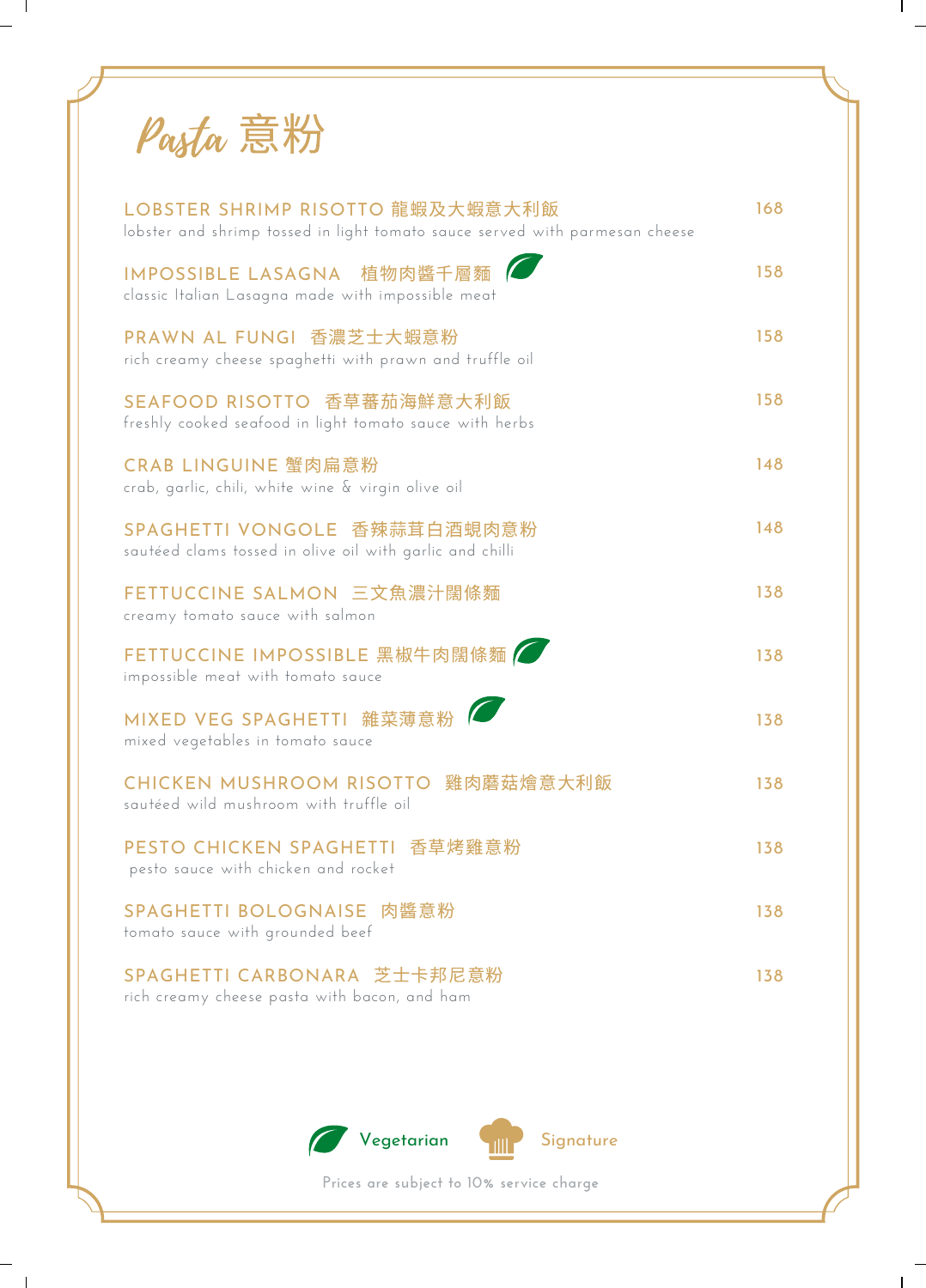| ∠溥餅                                                                                                                        |     |
|----------------------------------------------------------------------------------------------------------------------------|-----|
| CAJUN DELIGHT 華哈卡薄餅<br>cajun spiced chicken, spinach, roast potato and mushrooms topped with sour<br>cream and sweet chili | 168 |
| HVG SPECIAL 經典薄餅<br>sausage, ham, onion, pepperoni, green pepper and pineapple                                             | 168 |
| PEKING DUCK 北京鴨薄餅<br>smoked duck breast, onion and hoisin sauce based                                                      | 158 |
| PARMA HAM 柏爾馬火腿薄餅<br>parma ham, onion, rockets, parmesan cheese                                                            | 158 |
| WILD MUSHROOM 鮮蘑菇薄餅<br>mix mushrooms, rocket, onions, Jalapeños and Potato                                                 | 158 |
| MIXED SEAFOOD 千島海鮮薄餅<br>mixed seafood and sweet corn with thousand island sauce                                            | 158 |
| BBQ CHICKEN BBQ烤雞薄餅<br>chicken breast, bbq sauce, onions, mushrooms and bell peppers                                       | 158 |
| TROPICAL HAWAIIAN 夏威夷薄餅<br>pineapple and ham with thousand island sauce                                                    | 158 |
| MEATY! 雜綿肉腸薄餅<br>beef, ham, sausage, bacon and pepperoni                                                                   | 158 |
| VEGGIE SUPREME 素菜薄餅<br>mixed selection of fresh seasonal vegetables                                                        | 148 |
| PEPPERONI 辣肉腸薄餅<br>with oregano and mozzarella                                                                             | 148 |
| MARGHERITA 意大利芝士薄餅<br>finest Italian mozzarella with fresh tomato sauce and herbs                                          | 128 |

 $\sim 10$